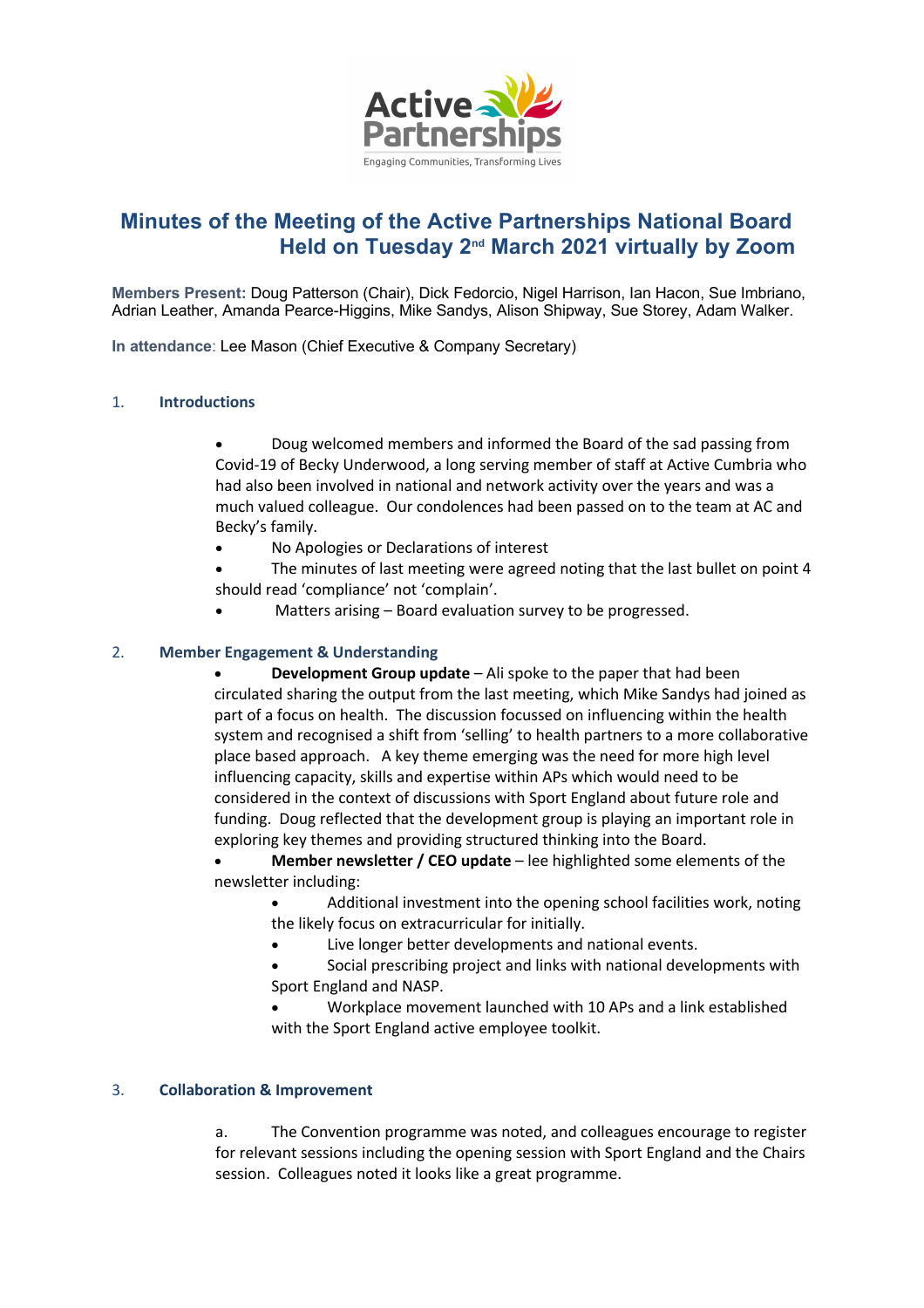

#### 4. **Partnerships & Stakeholders**

a. **Sport England funded role & relationship –** lee gave a brief update including his involvement in a steering group for the project established by Sport England. The project will involve co-creation with APs the future role, relationship, funding and performance management for 2022 onwards.

a. **New National Sector Partners Group** – the Board discussed the proposals for a new NSPG and our involvement and contribution. It was noted a shift from a government lobby for funding or reopening, to a more collaborative approach with government to affect system change nationally and locally. It was noted that Sport England are supportive and engaged as observers. The Board supported the proposals and our involvement, noting the potential enhance our public affairs function, and feed in a place based approach to complement the local system change approach. APs would be consulted further at the convention CEO session including how we develop our input to policy.

## 5. **Programmes & Resources**

• **Black Lives Matter Response** – lee updated the Board on progress being made with the 3<sup>rd</sup> session held with CEOs and the emerging statement of commitment for the network. Dick wondered if the reference to George Floyd was appropriate as it could imply we weren't doing anything until this point. Nigel felt it was an important catalyst to do more and we need to show humility. Sue noted the guidance on language from sporting equals an suggested checking against this. Eamonn shared some good practice, research and advice from the Black Swimming Association. Overall, the Board were supportive of the commitment to be refined and presented to the wider network as part of the Convention session.

• **Climate Change –David Gent** joined the meeting to discuss the network's approach to climate change, building on the discussion at the AGM. He described how this is a critical agenda for the network, how sedentary behaviours are carbon intensive and the need for an organisational and system perspective. He proposed an ACTI framework – Acknowledge – Change – Tackle – Inequalities. Sue Storey asked if we had connected with BASIS and it was confirmed they were engaged and to be involved in the convention session. Adam wondered if we should be a cause driven network or to acknowledge that sport and pa deliverers against a range of outcomes. It was agreed we should continue to prioritise this work, exploring it further with colleagues across the network to stimulate further ideas and action. Doug thanked David for joining the meeting and his leadership in this area.

• **Live Longer Better – Paul Brivio** joined the meeting for this agenda item and updated the Board on progress being made, and that he felt the time is right for the National team to take on the leadership as we enter phase 2. He feels this is a great opportunity for the network, to develop a community of practice, affect system change and is particularly timely as part of Covid recovery and reconditioning.